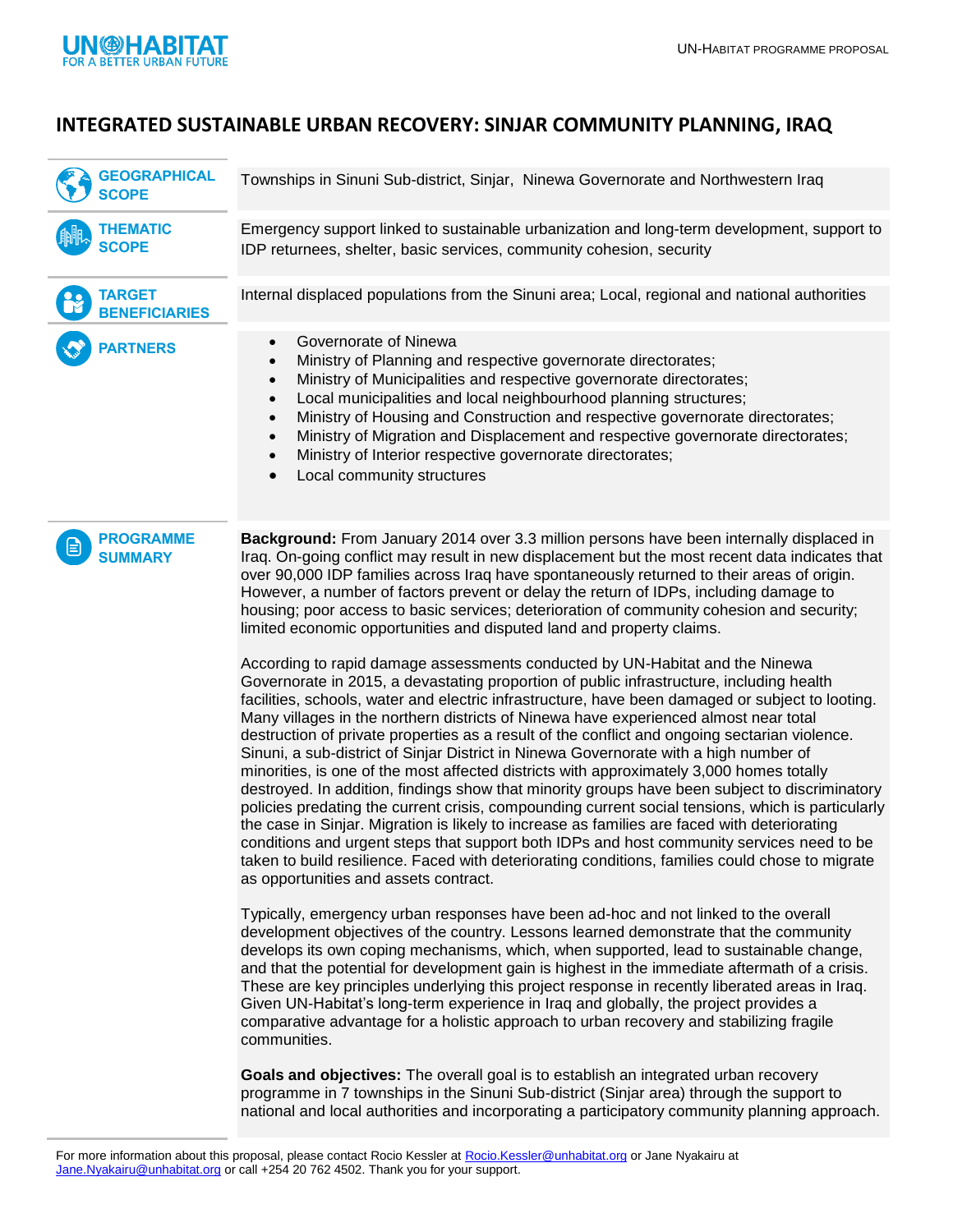

The objectives are to:

- support the IDPs return to their original areas (newly liberated and retaken from ISIL); stabilize the Yazidi community in Sinjar and eliminate migration of families from the country, enhance livelihoods, economic opportunities and sustainable development in affected areas
- assist national and local authorities to adequately address sustainable urban recovery, recognizing that responsibility for recovery rests with the families and local communities with the support of the authorities

**Impact**: The project will build self-reliance of target beneficiaries, local communities and authorities, will enhance security, protection, and rights; generate a process that would allow families in need to overcome obstacles preventing return; cultivate a spirit of peacebuilding and community cohesiveness; and design the recovery investment to remain within the community including required public service infrastructure ( shelter, municipal basic services ), and community identified social, health or economic development proposals .

**UN-HABITAT ROLE**

UN-Habitat promotes community-based reconstruction in crisis-affected countries, implementing projects in places such as Iraq, Afghanistan, Haiti, Pakistan and Sri Lanka. The agency's experience shows that engaging community members themselves in recovery/reconstruction activities empowers them socially and economically, enabling them to plan and manage their own activities for more peaceful and stable community.

In Iraq, UN-Habitat has worked closely with governorates and local community members to support reconstruction and rehabilitation of housing and infrastructure in areas hosting refugees and internally displaced persons, which gives UN-Habitat a comparative advantage and technical expertise to plan and implement this project.

In 2013-2015, UN-Habitat implemented a project titled *Shelter and Infrastructure Support for Non-Camp Syrian Refugees in Kurdistan Region of Iraq* to support vulnerable refugee families as well as host communities living in substandard conditions by rehabilitating their housing and upgrading community infrastructure including water, sanitation and hygiene facilities. Other projects using the same approach include *Enhancing Health and Dignity of Displaced Women in Iraq* (2014-2015) and *Improving the Housing Delivery System in Erbil* (2012-2015). Lessons learned from these programmes suggest that effective interventions require responsiveness to local conditions including cultural considerations and respect to gender sensitivities based on community involvement in planning and implementation. This project builds on these lessons learned, and ensures local conditions, cultural considerations and gender sensitivities are taken into consideration in project design and implementation, for example, by establishing women's groups within the community council to ensure their voices are reflected in planning and implementing of the project activities.

UN Habitat will:

- conduct assessments to ascertain a more complete picture of the context in Sinjar, for example physical damage, institutional gaps, local authority capacity, community dynamics and asset mapping, income generation opportunities and the availability of personal documentation.
- facilitate participatory community planning process in order to identify the needs and priorities of communities

develop Community Action Plans to define the recovery

**MAIN OUTPUTS**

The main outputs of the programme:

- Community identification and awareness building: identification of communities and decision makers
- Awareness-raising campaigns on the concept of Community Councils (CCs)